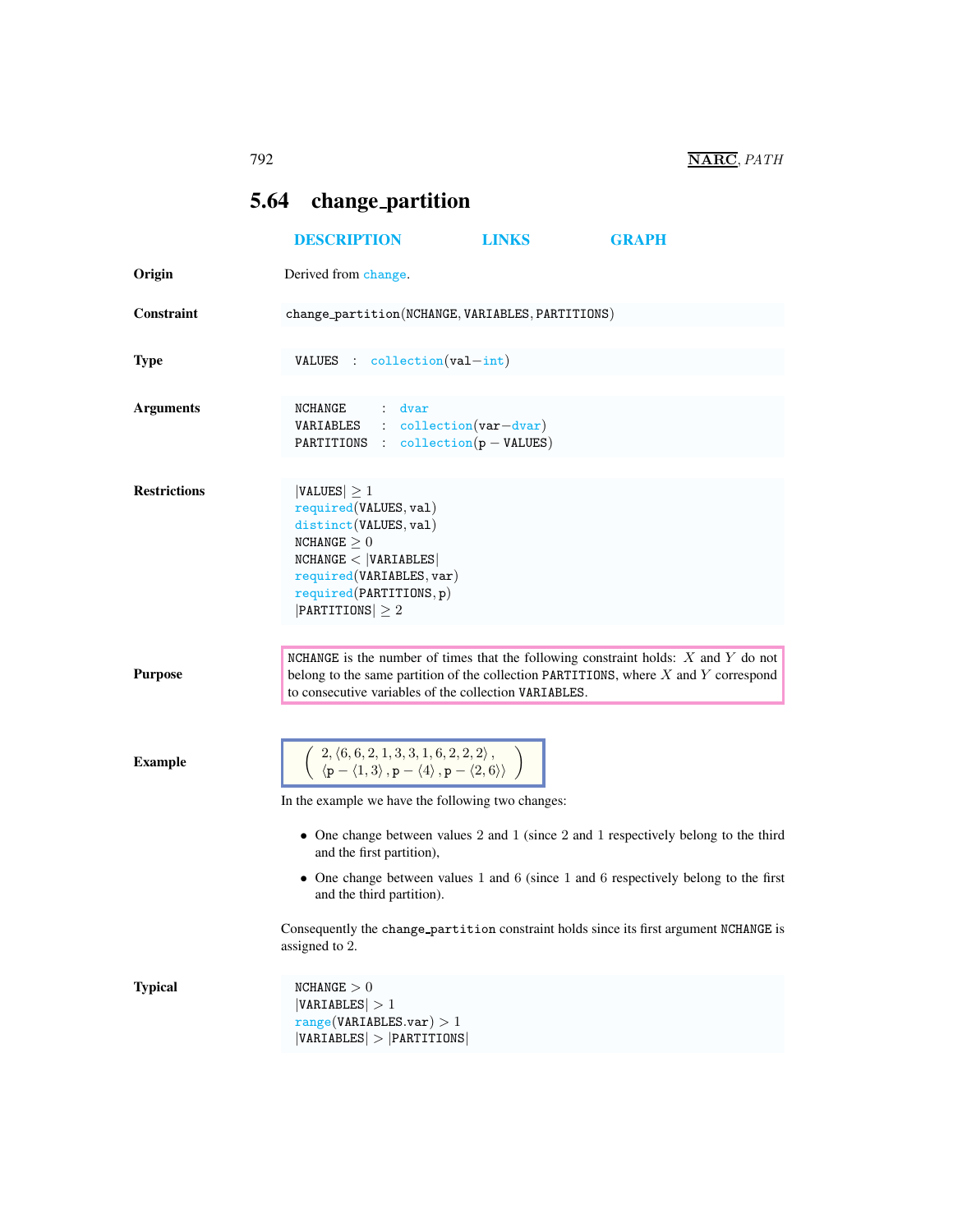## <sup>20000128</sup> 793

<span id="page-1-0"></span>

| <b>Symmetries</b> | • Items of VARIABLES can be reversed.                                                                                                                                                                                                                                                                                                                                                                                                                      |
|-------------------|------------------------------------------------------------------------------------------------------------------------------------------------------------------------------------------------------------------------------------------------------------------------------------------------------------------------------------------------------------------------------------------------------------------------------------------------------------|
|                   | • Items of PARTITIONS are permutable.                                                                                                                                                                                                                                                                                                                                                                                                                      |
|                   | • Items of PARTITIONS p are permutable.                                                                                                                                                                                                                                                                                                                                                                                                                    |
|                   | • An occurrence of a value of VARIABLES var can be replaced by any other value<br>that also belongs to the same partition of PARTITIONS.                                                                                                                                                                                                                                                                                                                   |
| Arg. properties   | Functional dependency: NCHANGE determined by VARIABLES and PARTITIONS.                                                                                                                                                                                                                                                                                                                                                                                     |
|                   |                                                                                                                                                                                                                                                                                                                                                                                                                                                            |
| <b>Usage</b>      | This constraint is useful for the following problem: Assume you have to produce a set of<br>orders, each order belonging to a given family. In the context of the <b>Example</b> slot we have<br>three families that respectively correspond to values $1, 3$ , to value $4$ and to values $2, 6$ . We<br>would like to sequence the orders in such a way that we minimise the number of times two<br>consecutive orders do not belong to the same family. |
| <b>Algorithm</b>  | $\left[30\right]$ .                                                                                                                                                                                                                                                                                                                                                                                                                                        |
| See also          | common keyword: change (number of changes in a sequence of variables with respect<br>to a binary constraint).                                                                                                                                                                                                                                                                                                                                              |
|                   | used in graph description: in_same_partition.                                                                                                                                                                                                                                                                                                                                                                                                              |
| <b>Keywords</b>   | characteristic of a constraint: partition.                                                                                                                                                                                                                                                                                                                                                                                                                 |
|                   | <b>constraint arguments:</b> pure functional dependency.                                                                                                                                                                                                                                                                                                                                                                                                   |
|                   | <b>constraint type:</b> timetabling constraint.                                                                                                                                                                                                                                                                                                                                                                                                            |
|                   | final graph structure: acyclic, bipartite, no loop.                                                                                                                                                                                                                                                                                                                                                                                                        |
|                   | <b>modelling:</b> number of changes, functional dependency.                                                                                                                                                                                                                                                                                                                                                                                                |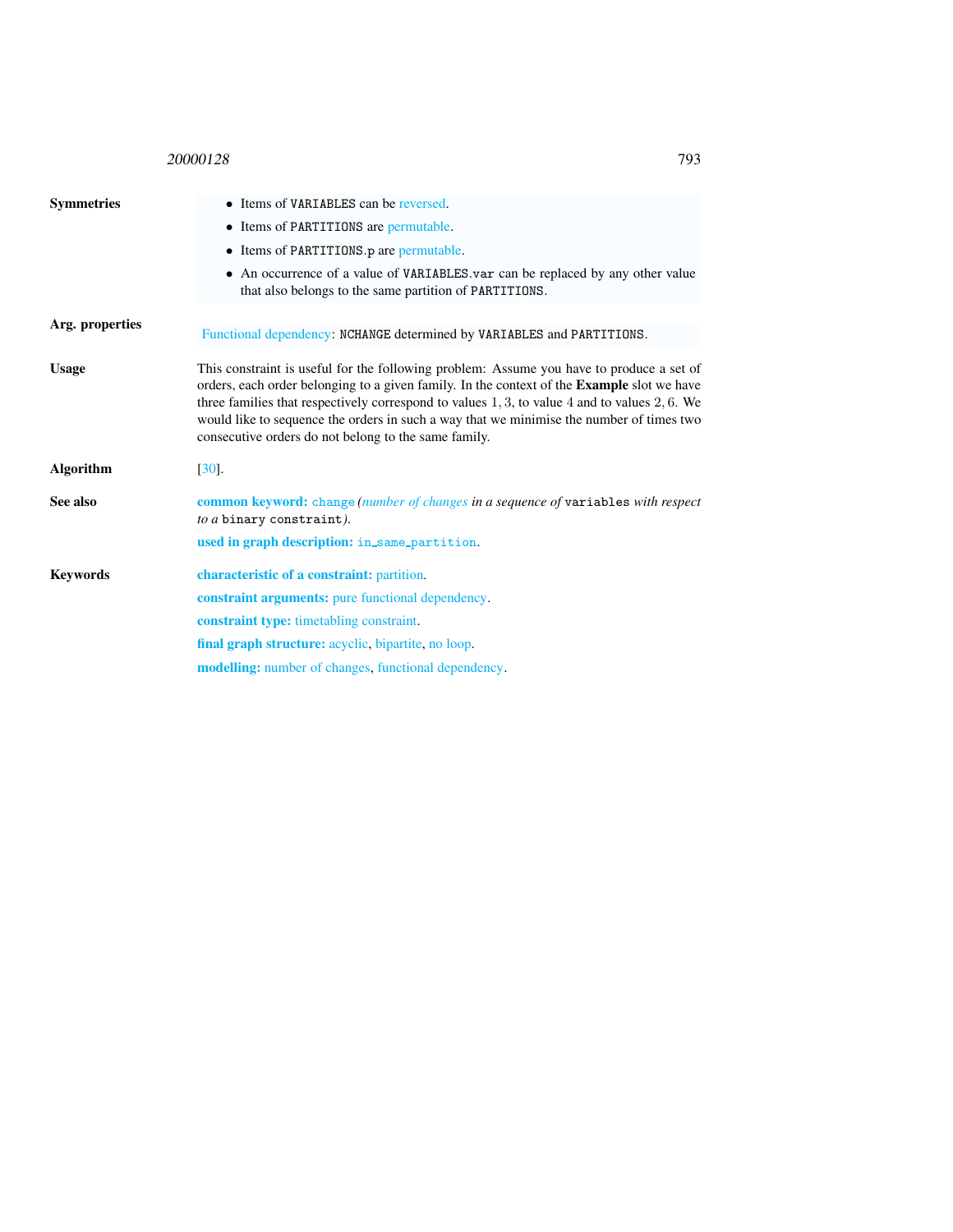| Arc input(s)         | VARIABLES                                                     |  |  |
|----------------------|---------------------------------------------------------------|--|--|
| Arc generator        | $PATH \rightarrow collection(variables1, variables2)$         |  |  |
| Arc arity            | $\overline{2}$                                                |  |  |
| Arc constraint $(s)$ | in_same_partition(variables1.var, variables2.var, PARTITIONS) |  |  |
| Graph property(ies)  | $NARC = NCHANGE$                                              |  |  |
| <b>Graph class</b>   | $\bullet$ ACYCLIC<br>• BIPARTITE<br>$\bullet$ NO LOOP         |  |  |

Graph model Parts (A) and (B) of Figure [5.161](#page-3-0) respectively show the initial and final graph associated with the Example slot. Since we use the NARC graph property, the arcs of the final graph are stressed in bold.

<span id="page-2-0"></span>